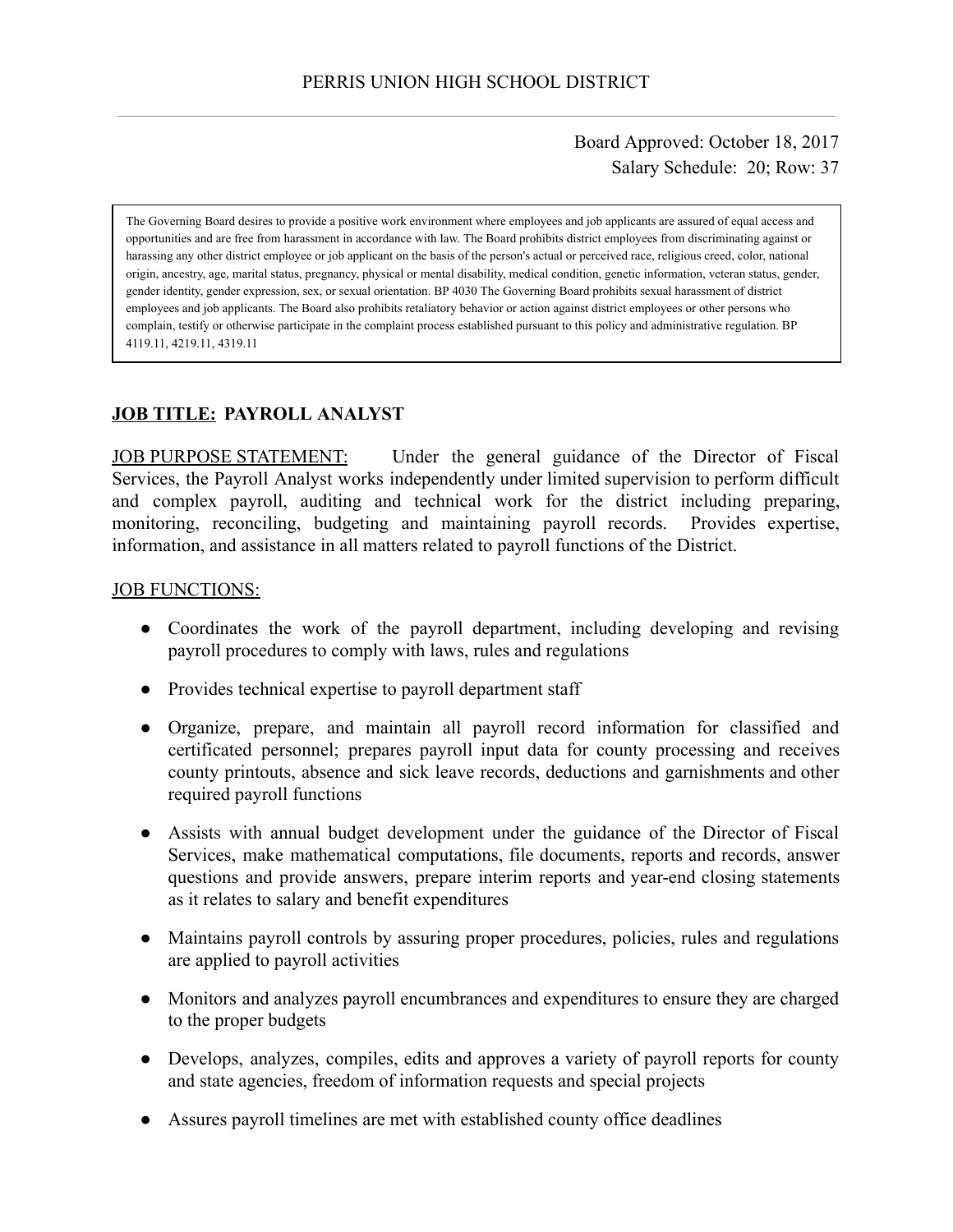## JOB TITLE: **PAYROLL ANALYST** Page 2 of 4

#### JOB FUNCTIONS: - continued:

- Oversees the calculation of wages, overtime, and deductions by payroll technicians to ensure compliance with federal and state laws
- Receive and process appropriate documents authorizing employment or termination, changes of status, tax, and insurance deductions, leaves and overtime
- Process and distribute payroll warrants and W-2 forms
- Coordinates the policies and calculations for adjustments to employee's taxable wages including employee use of district property, third party sick pay, workers compensation payments, life insurance, and other insurance adjustments
- Conducts research and prepares special studies as requested
- Analyze and reconcile various complex payroll data relating to payroll and make appropriate decisions and/or recommendations
- Exercises considerable independent judgment and has accountability over assigned duties
- Participates in internal and external audits as required
- Assists in development and implementation of new or revised procedures and forms to assure efficiency and compliance with district policies and applicable payroll regulations
- Works closely with Human Resources in matters that relate to payroll
- Train department personnel as appropriate
- Performs other duties as assigned

### KNOWLEDGE AND ABILITIES:

Knowledge of:

- Policies and procedures involved in preparation, verification, maintenance and processing of school district payroll procedures
- Applicable sections of Education Code, generally accepted accounting principles and other applicable laws
- Knowledge and ability to perform complex statistical and arithmetic calculations; read a variety of manuals, write documents following prescribed formats and/or present information before groups; and understand complex multiple step instructions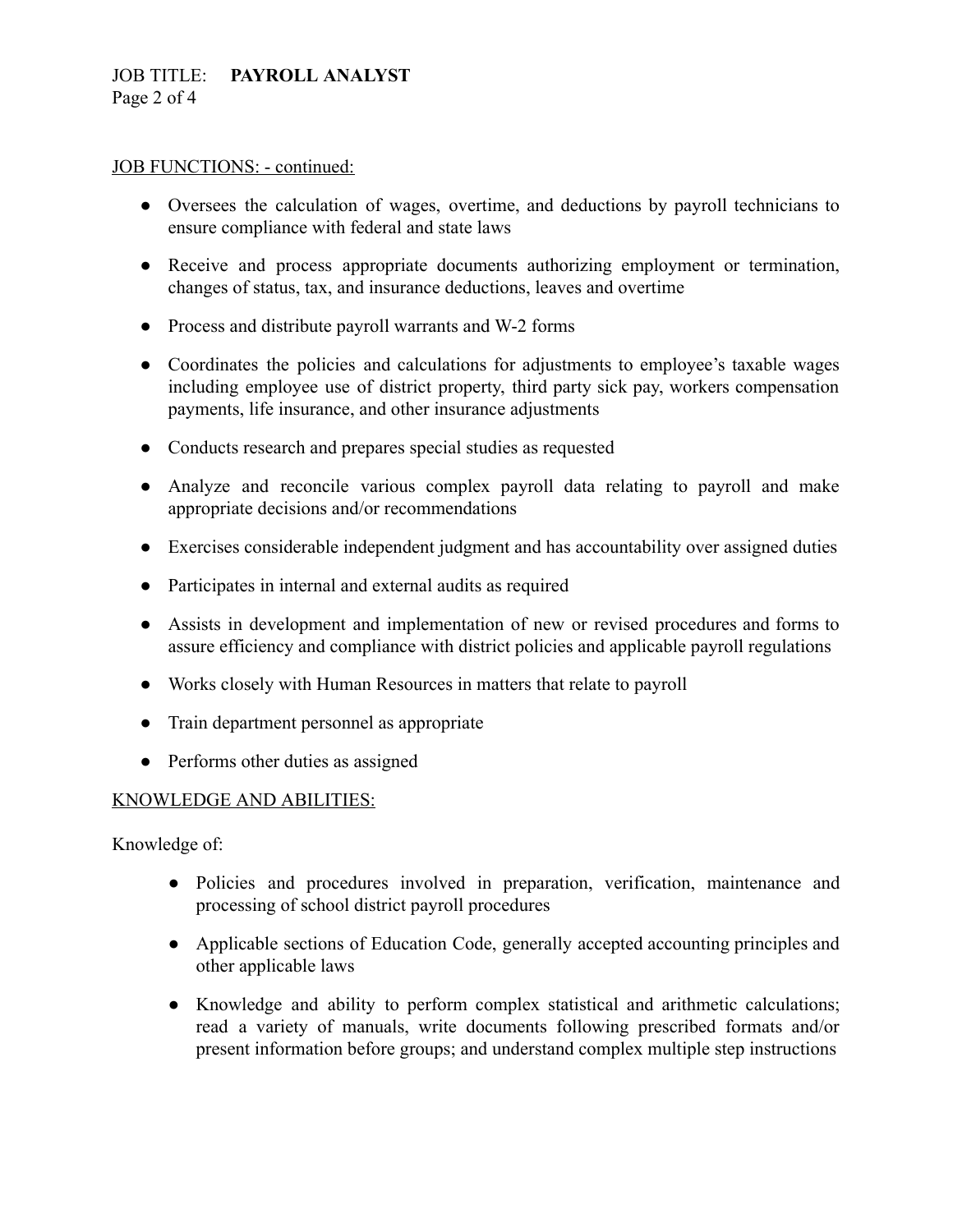## JOB TITLE: **PAYROLL ANALYST** Page 3 of 4

### KNOWLEDGE AND ABILITIES: continued

- Specific knowledge required to perform the functions of the job include considerable knowledge of the purposes, methods, and practices of technical financial record keeping work; excellent knowledge account classification and accounting entries; practical knowledge of personal computer applications
- Knowledge of correct English grammar, spelling vocabulary and accounting terminology
- Basic and advanced accounting and payroll principles applicable to public school districts

### Ability to:

- Perform complex financial analysis
- Analyze, compile, statistically treat and display date graphically
- Interpret guidelines and contracts and apply to financial/payroll
- Prepare clear and concise reports
- Ability to assess trends, historical data and establish projections for financial operation
- Communicate effectively, both orally and in writing
- Maintain positive and productive working relationships with those contacted in the performance of duties
- Analyze situations accurately and adopt an effective course of action
- Meet schedules and timelines put in place by the state, county office or the district
- Plan and organize work for self and others
- Perform multiple technical tasks with frequent need to upgrade skills due to changing job conditions and requirements